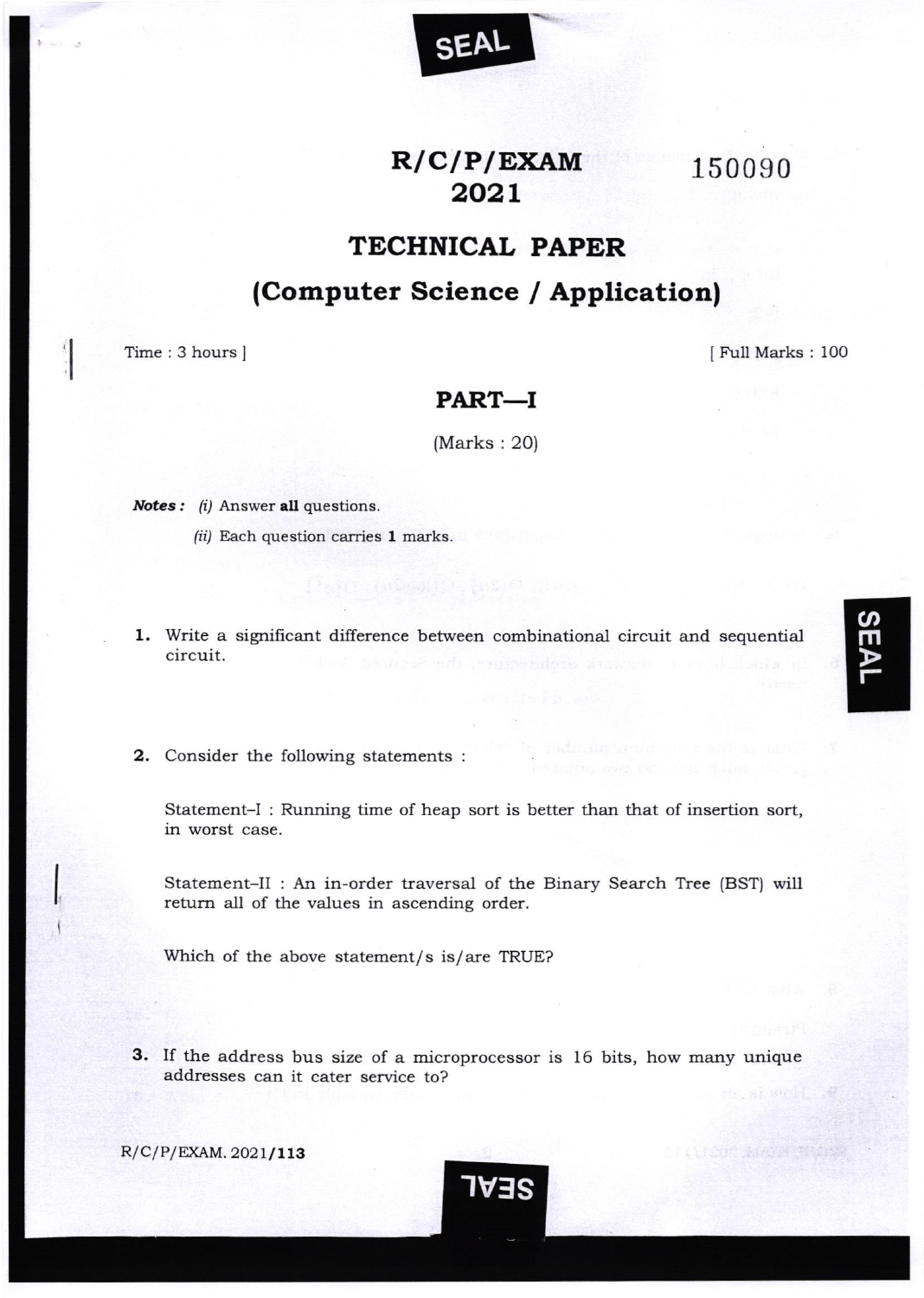4. What is the outcome of the following program segment in C? int main( )



5. Arrange the following time complexities in ascending order.

 $O(1)$ ,  $O(n)$ ,  $O(n \log 2n)$ ,  $O(n!)$ ,  $O(2n)$ ,  $O(\log 2n)$ ,  $O(n^2)$ 

- 6. In which layer of network architecture, the Secured Socket Layer (SSL) is used?
- 7. What is the minimum number of colours required to colour the following graph, such that no two adjacent vertices are assigned the same colour?



8. What do you mean by the following C statement?

 $Ptr=[int^*]$  malloc(40 \* sizeof(int));

9. How is an automatic variable different from static variable in C++?

 $R/C/P/EXAM.2021/113$  2

**)**<br>کو

)